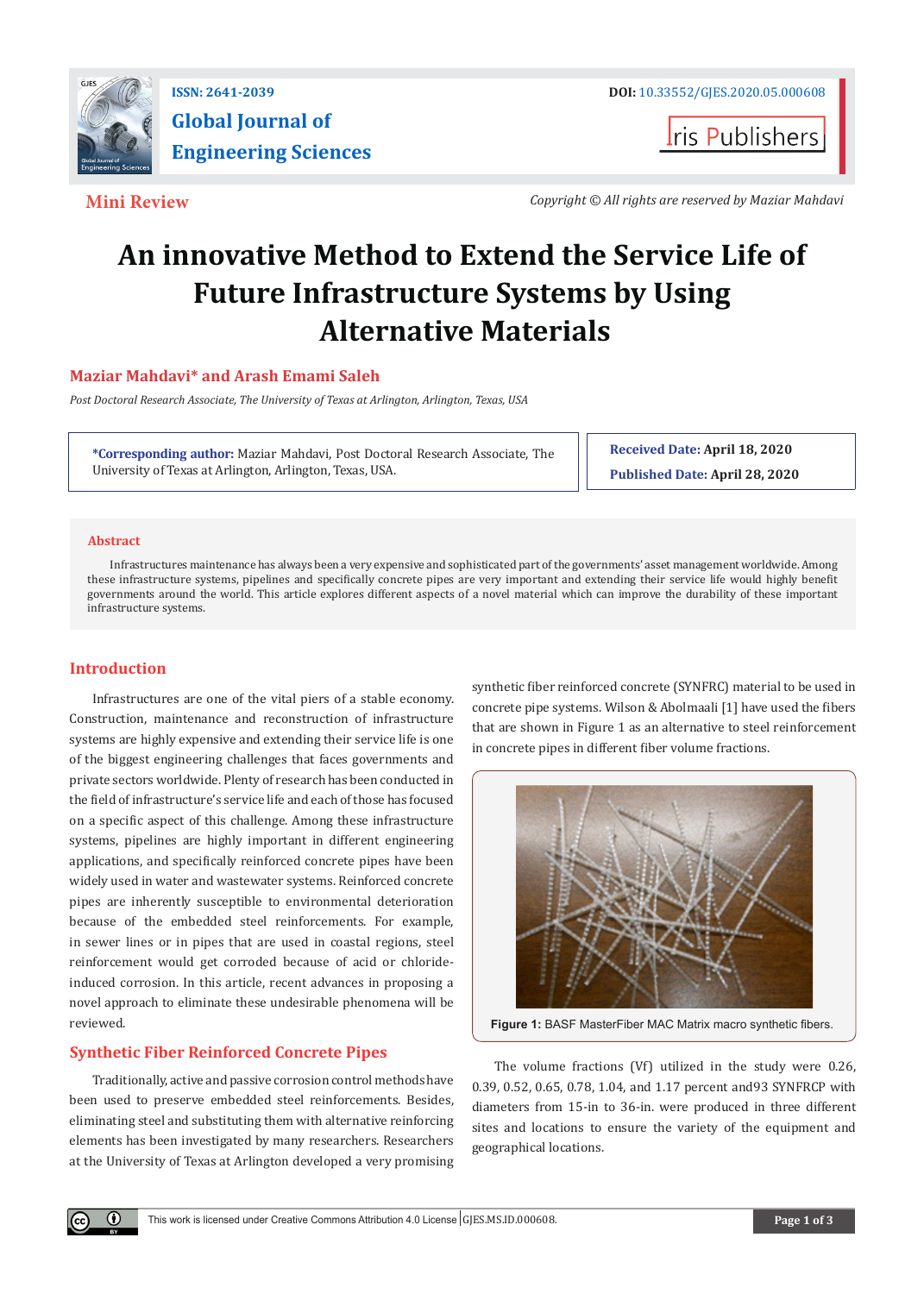In higher Vfs the ultimate load has decreased with increasing the amount of fibers.

After the initial evaluation of this new reinforced concrete, since the reinforcing material is plastic and sustained loading of plastic would be a source of concern, researchers at the University of Texas at Arlington investigated the time-dependent behavior of this new material under sustained load. Park et al. [2] performed long-term tests on buried SYNFRCPs with two different fiber dosages. The fiber dosages were 8 lb./yd3 (4.8 kg/m<sup>3</sup>) and 12 lb./ yd3 (7.0 kg/m<sup>3</sup>) and the diameters of the tested pipes were 24-in and 36-in.In addition to SYNFRCPs, RCPs were also tested under the same loading conditions to compare the long-term performance of this new material with the ordinary reinforced concrete pipes. In addition, test pipes were precracked to determine the behavior of these fibers in controlling crack propagation. The sustained load in this test setup was 1,350 lb./ft/ft (65 kN/m/m) based on ASTM C76 and their deflections were recorded with a series of displacement transducers. After 4200 hours of testing, as shown in Figure 2, it was determined that SYNFRCPs experienced 2.83% and 1.61% deflection in 24-in. and 36-in. pipes, respectively and the fibers held the cracks and prevented the pipes from exceeding 3% deflection. These results showed that the time-dependent behavior of pipes was not deteriorated by utilizing synthetic fiber reinforcements.





**Figure 3:** SYNFRC beam shear test [3].

As the next step in verifying the behavior of this novel composite in different loading conditions, Mostafazadeh & Abolmaali [3] studied the behavior of SYNFRC beams under shear loading scenarios. For this purpose, two different compressive strengths, 28 MPa (4000 psi) and 34 MPa (5000 psi) were chosen and four different fiber volume fractions were utilized. For each of these cases three 150×150×500 mm (6×6×20 in.) beams were produced and they were tested based on ASTM C1609, as depicted in Figure 3. The results showed that adding these fibers to concrete mixes increases the shear toughness of the sections by 648% and 736% for 28 MPa (4000 psi) and 34 MPa (5000 psi) mixes. Besides, further investigations were conducted by Ghahremannejad et al. [5]